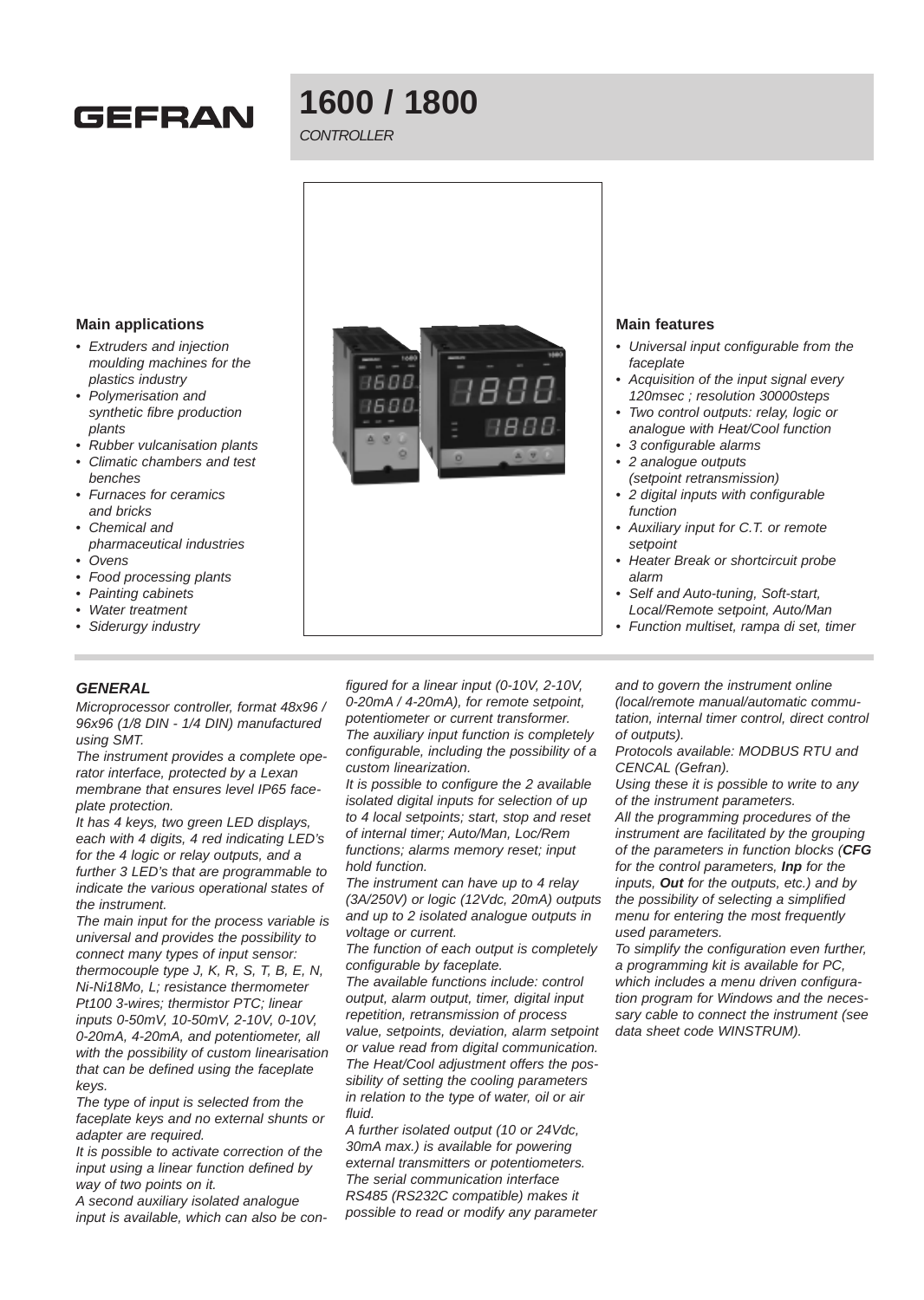#### **TECHNICAL DATA**

#### **INPUTS**

Accuracy 0,2% f.s. ±1digit. Acquisition of the input signal 120msec. Decimal point position for linear groups can be set freely.

For inputs from TC , RTD, PTC a decimal figure in the maximum display field (-199,9...999,9).

#### **TC - Thermocouples**

**J** (Fe-CuNi) 0...1000°C / 32...1832°F **K** (NiCr-Ni) 0...1300°C / 32...2372°F **R** (Pt13Rh-Pt) 0...1750°C / 32...3182°F **S** (Pt10Rh-Pt) 0...1750°C / 32...3182°F **T** (Cu-CuNi) -200...400°C / -328...752°F **B** (Pt30Rh-Pt6Rh) 44...1800°C / 111...3272°F **E** (NiCr-CuNi) -100...750°C / -148...1382°F **N** (NiCrSi-NiSi) 0...1300°C / 32...2372°F (**Ni-Ni18Mo**) 0...1100°C / 32...2012°F **L-GOST** (NiCr-CuNi) 0...600°C / 32...1112°F **Custom** -1999...9999

#### **RTD 3-wires**

Pt100 -200...850°C / -328...1562°F JPt100 (JIS C 1609/81) -200...600°C / -328...1112°F

**Custom** -1999...9999

# **PTC**

(alternative to RTD) -55...120°C / -67...248°F **Custom** -1999...9999

#### **DC - Linear**

0...50mV; 10...50mV; 0...20mA 4...20mA; 0...10V; 2...10V Custom linearisation with 32 segment

#### **Auxiliary input**

insulation 1500V For remote setpoint: (0...10V, 2...10V, Ri=1MΩ) (0...20mA, 4...20mA, Ri=5Ω) potentiometer > 500Ω For current transformer: CT 50mAac, 50/60Hz, Ri=1,5Ω

#### **FACEPLATE DESCRIPTION**

- A PV Display: process variable
- B SV Display: setpoint value
- C "Function" key
- D "Lower" key
- E "Raise" key
- F "Automatic/Manual" selection
- G Function indication
- H Indication of active outputs

# **Logic inputs**

Insulation 1500V NPN 24V/4,5mA (PNP 24V/3,6mA) Configurable function: Man/Auto, Loc/Rem, Alarms Reset,Hold, Setpoint selection.

#### **OUTPUTS**

Outputs fully configurable for: single alarm, "OR" or "AND" of multiple alarms, logic input repetition.

#### **Relay**

With rating: 5A/250V, cos $\varphi$ =1 (order code R)

#### **Logic**

11Vdc, Rout=220Ω.=(20mA, max.6V) (order code D)

## **Analog retransmission**

isolated 1500V

- Up to 2 analogue outputs for control or retransmission (input signal, setpoint, auxiliary input, alarm setpoint).

- Scale range selectable from keyboard. - Configurable output 0...10Vdc;
- 0...20/4...20mA
- Resolution 4000 steps

#### **SERIAL LINE**

Optoisolated 4-wires Passive Current Loop configurable (1200 baud) interface, RS232 and RS422/485 (1200, 2400, 4800, 9600, 19200 baud). Protocol: GEFRAN CENCAL or MODBUS

#### **POWER SUPPLY**

Standard: 100 to 240Vac/dc ±10% on request: 20 to 27Vac/dc ±10% 50/60Hz; 12VAmax. Protection by internal fuse not serviceable by the user

#### **Transmitter Supply**

isolatedxd 1500V 10/24Vdc max. 30mA short circuit protection

#### **AMBIENT CONDITION**

**Working temperature range**: 0...50°C **Storage temperature range**: -20...70°C **Humidity**: 20...85%Ur non condensing

#### **Control**

Cooling setpoint relative to Heating setpoint

On/Off, P, PD, PID for heating and cooling with configurable parameters.

- Proportional band 0,0...999,9% f.s.
- Integral time 0,0...999,9 min
- Derivative time 0,0...99,99 min
- Max and min control output power limitation: 0,0...100,0%
- Manual Reset -999...999 digit
- Power Reset -100,0...100,0%
- Cycle time 0,1...200sec
- Soft-start 0,0...500,0 min

#### **Alarms**

- Up to 3 alarms, settable as absolute, deviation or symmetrical deviation alarm with respect to the control setpoint with configurable function (Hi or Lo).

- The alarm point may be set anywhere

- within the configured scale.
- Heater Break Alarm
- Loop Break Alarm
- Alarm Hysteresis configurable
- Alarms can be assigned to main input, auxiliary input or control SP.

#### **WEIGHT**

H

400g (1600); 600g (1800) in complete version

> B A



戶

Double green LED display (4 Digit) Faceplate protection IP65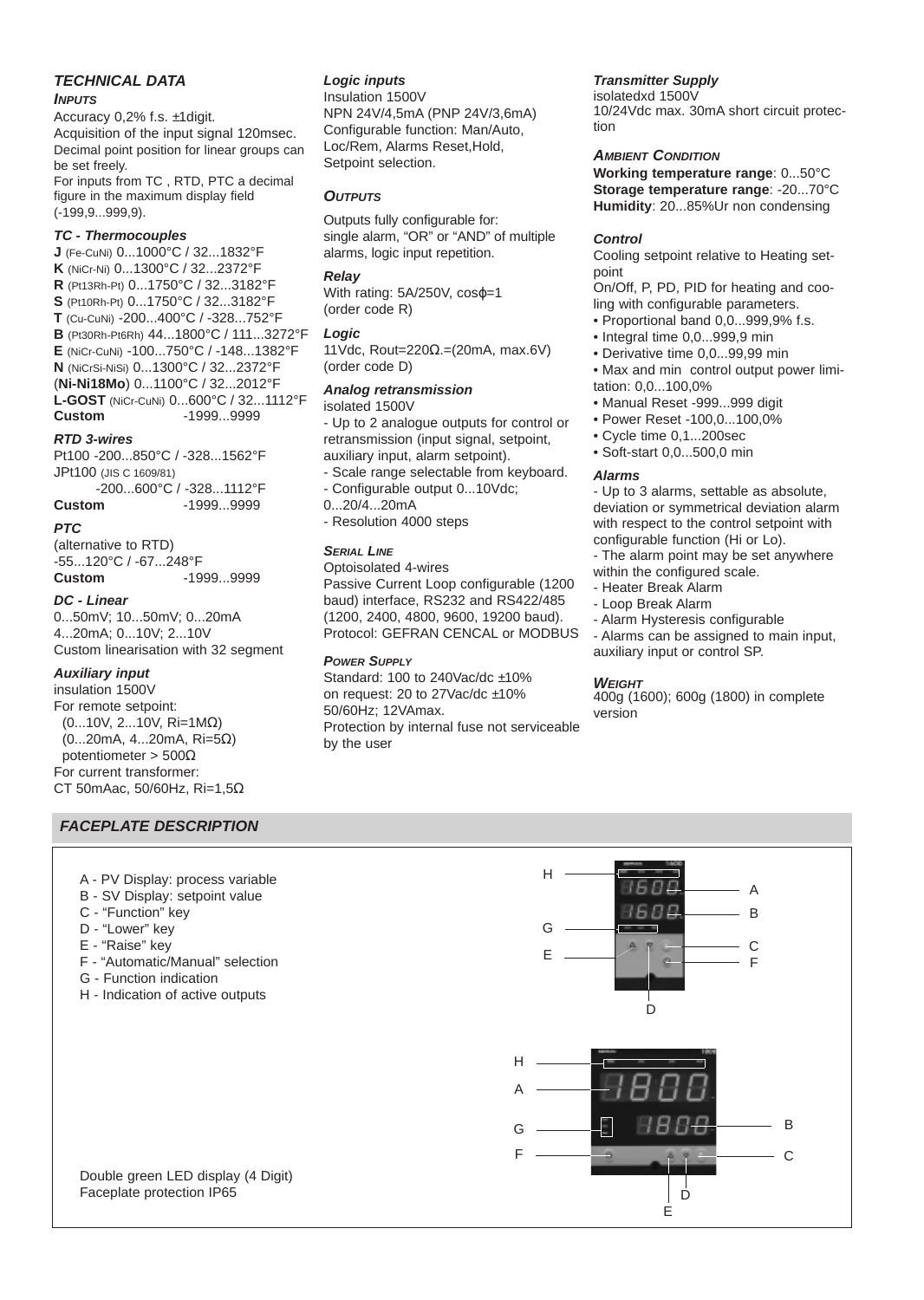# **DIMENSIONS AND CUT OUT**



# **CONNECTION DIAGRAM**